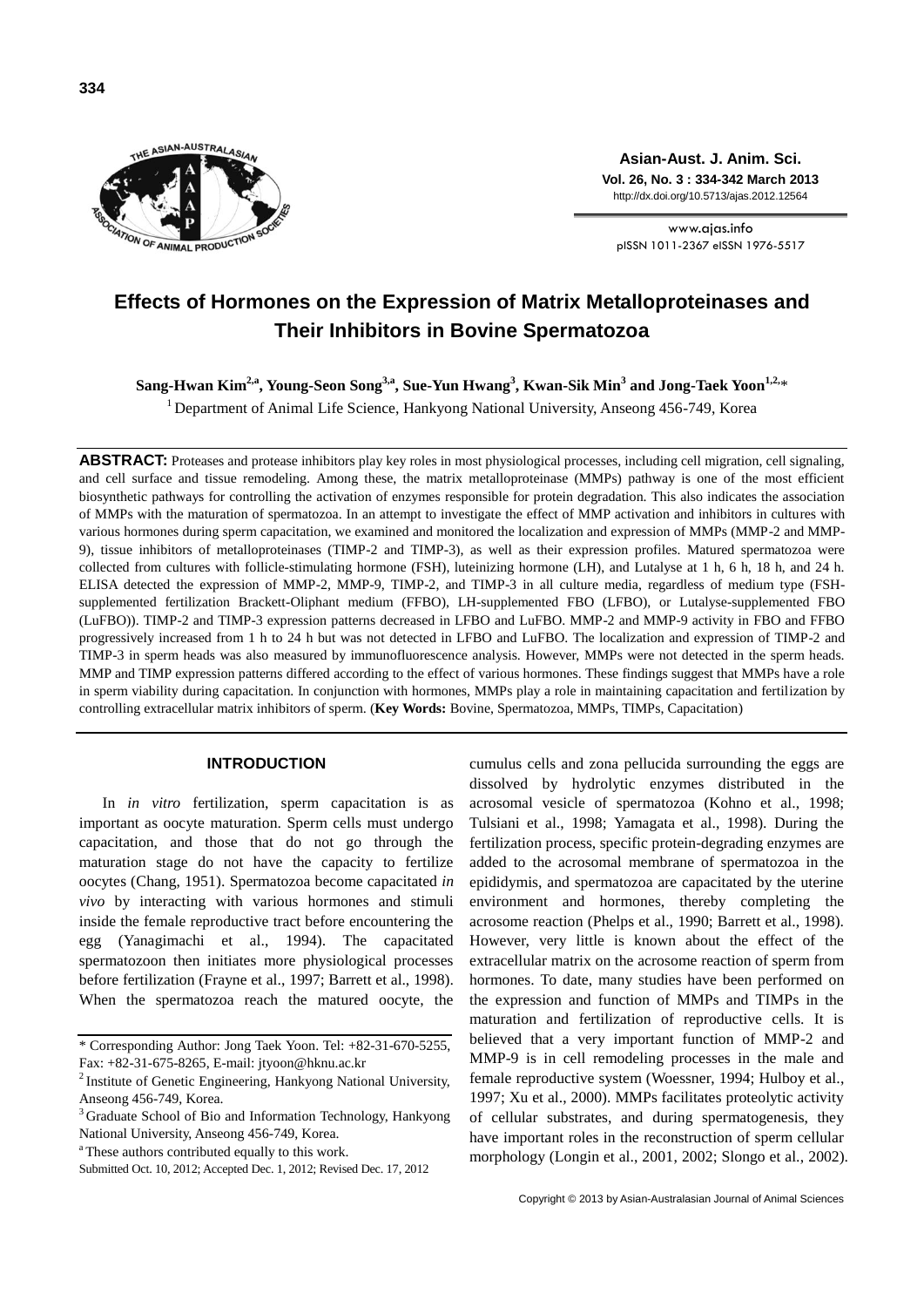In particular, the necessity of breakdown of physical barriers in the fertilization process suggests that MMPs, along with their TIMPs, might be involved in the process (Salamonsen, 1996; Hulboy et al., 1997). Therefore, the MMP pathway during biosynthesis is one of the most appropriate pathways to control the activation of enzymes that cause protein degradation (Gunnarsson et al., 1999). Furthermore, MMPs might be associated with the maturation of spermatozoa. The purpose of this study was to investigate the expression pattern of MMPs and TIMPs in *in vitro* cultures of bovine sperm cells in hormonesupplemented media.

#### **MATERIAL AND METHODS**

#### **Semen samples**

Frozen Holstein semen samples were used for the present study. They were thawed for 20 s at  $37^{\circ}$ C to obtain vigorous spermatozoa and centrifuged for 15 min at  $800 \times g$ under a 95%/45% Percoll density gradient (Sigma, St Louis USA). The sperm pellet portion was diluted with BO medium containing 1 ml of 5 mM caffeine and centrifuged for 5 min at 1500 rpm. The concentration of sperm cells was adjusted to  $5\times10^6$  sperm/ml using Brackett-Oliphant (BO) medium containing heparin and 3% BSA.

*Spermatozoa culture*: For better capacitation of spermatozoa during *in vitro* fertilization, the medium used by Brackett et al. (1975) was modified. The spermatozoa (final concentration of  $5\times10^6$  sperm/ml) were cultured in a 4-well dish containing BO medium with heparin  $(10 \mu g/ml)$ and 3% BSA in a total volume of 500 ml at  $38.5^{\circ}$ C, in a 5%  $CO<sub>2</sub>$  incubator for 1, 6, 18, and 24 h.

*Hormones*: To investigate the capacitation of spermatozoa and the expression of MMPs and TIMPs in the presence of hormones, follicle-stimulating hormone (FSH), luteinizing hormone (LH), and Lutalyse $^{\circ\circ}$  were added to final concentrations of 5  $\mu$ g/ml each (Longin et al., 2002) and cultured for 1, 6, 18, and 24 h. Fertilization BO (FBO) medium was used as the control.

### **Analysis of spermatozoa viability**

The viability of spermatozoa was observed in wet mounts using phase-contrast microscopy  $(400\times)$  with a heated cover glass (warmed for 1 min at  $37^{\circ}$ C).

*Viability test using Hoechst 33258*: The modified method described by de Leeuw et al. (1991) was used to test sperm viability. Six milliliters of Dulbecco's phosphatebuffered saline (PBS) containing 0.3% of BSA was mixed with 1 ml of semen and centrifuged for 5 min at  $800 \times g$ . The supernatant was removed, and the sperm concentration was adjusted to a final concentration of  $3\times10^6$  cell/ml. Then, 100  $\mu$ l of the sperm pellet was mixed with 100  $\mu$ g/ml of Hoechst 33258 in a microtube and cultured for 3 min at 37C. Spermatozoa were fixed using 10% formalin, and spermatozoa heads were observed in wet mounts using AX-70 fluorescence microscopy.

*Analysis of acrosome condition in hormonesupplemented treatments*: Acrosome condition was analyzed using the improved Coomassie Brilliant Blue (Bio-Rad, CA, USA) method described by de Leeuw et al. (1991). Sperm samples with a concentration of  $3\times10^{6}$ sperm/ml were centrifuged at  $800 \times g$ . The supernatant was removed, and 1 ml of  $1 \times PBS$  was added and centrifuged twice for 5 min at  $500 \times g$ . The supernatant was removed, 2 ml of 3.7% formalin was added, and the pellet was fixed for 40 min. Then, the pellet was centrifuged again for 5 min at  $500 \times g$ , and the supernatant was removed.

The sperm pellet was diluted with 1 ml of  $1 \times PBS$ , and  $100 \mu l$  of this solution was placed on a glass slide and dried at room temperature. The slide was stained with 0.25% Coomassie Brilliant Blue for 5 min. The degree of staining was observed by phase contrast microscopy  $(400\times)$  to determine the morphology of acrosomes. Acrosomes stained blue were considered normal, while the unstained acrosomes were considered abnormal. The normal percentage was based on 200 sperm cells.

#### **Preparation of samples**

*Extraction of total protein from sperm cells and slide preparation*: To extract proteins from sperm cells,  $5\times10^{6}$ sperm/ml of sperm cells were centrifuged for 5 min at 5,000 rpm. The supernatant was removed, and  $1 \text{ ml of } 1 \times PBS$  was added and then centrifuged again at 5,000 rpm. After removing the supernatant, the pellet was mixed with 100 µl of PRO-PREP<sup>TM</sup> (Intron Biotechnology, Gyeonggi-do KOR) and centrifuged at 13,000 rpm at  $4^{\circ}$ C for 30 min. The sediment was stored at -20°C for later use.

*Treatment of spermatozoa culture media*: The culture medium without sperm cells was centrifuged in 1.5-ml tubes. After centrifugation, the supernatant was removed, and the sediment was stored at -20°C for later use.

*Slide preparation for immunoassay of spermatozoa*: Sperm cells in culture media were centrifuged at 4,000 rpm for 5 min. The supernatant was removed, and the sediment washed with  $1\times$ PBS and fixed with 4% formaldehyde on a poly-L-lysine-coated slide at  $4^{\circ}$ C for 30 min. The slide was purified using 0.2% Triton X-100. Tris-buffer (25 mM Tris-HCL, 150 mM NaCl) was mixed with 0.1% Tween 20 to prepare TTBS for washing twice. The slide was covered with a coverslip and stored at  $4^{\circ}$ C.

#### **Analysis of MMP-2 and MMP-9 activity**

*Zymography*: To analyze MMPs, 20 mg of total sperm protein and medium (sperm cultured medium) were mixed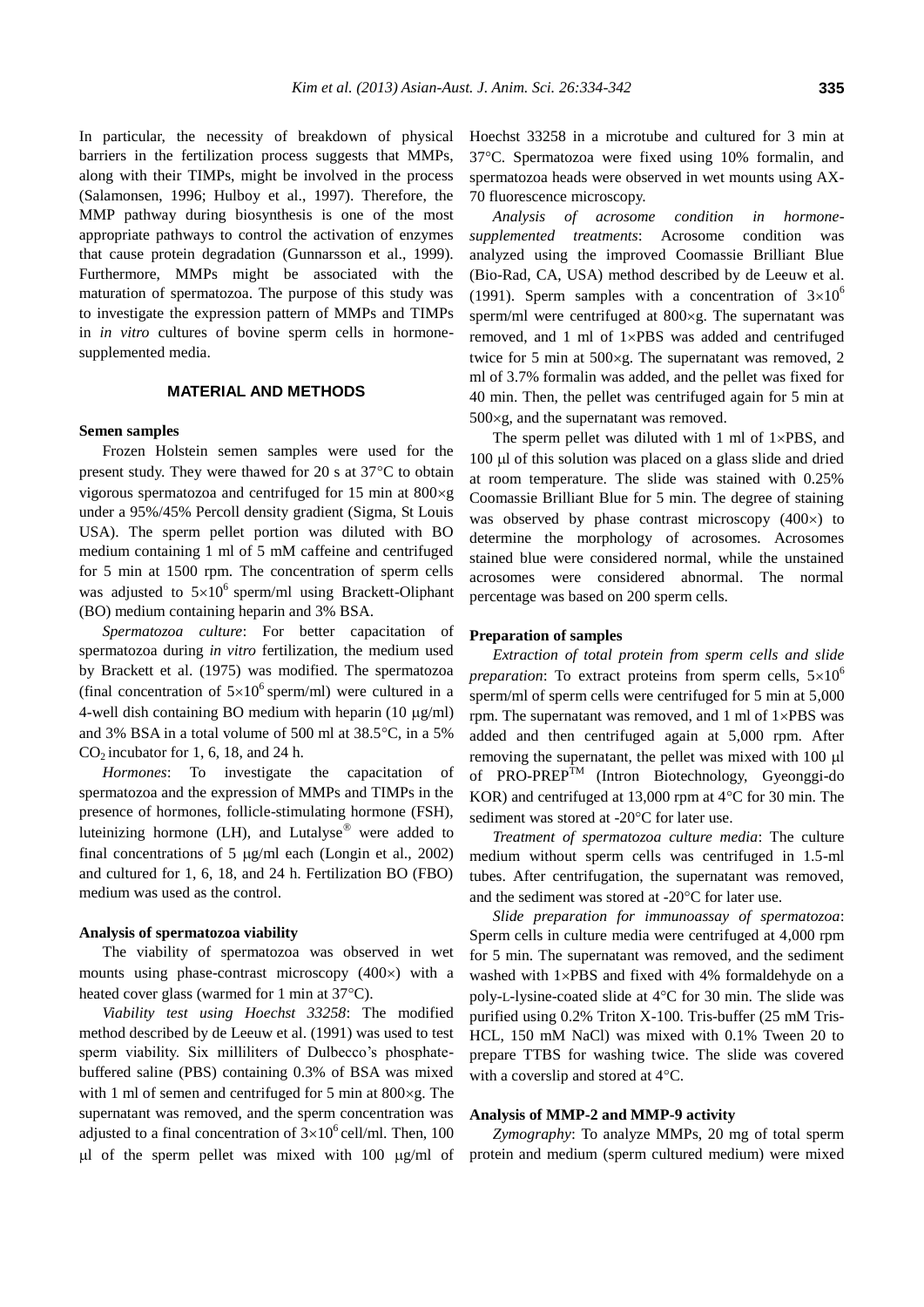with  $2 \mu l/10 \mu l$  FOZ loading buffer (5% bromophenol blue, 10% SDS, 2% glycerol) and reacted on ice for 5 min. This sample was subjected to electrophoretic analysis using SDS-PAGE containing 100 mg/ml of gelatin for 90 min at 150 V. After electrophoresis, protein renaturation of the gel was induced twice using renaturation buffer (2.5% Triton  $X-100$ ,  $1\times$ PBS) for 20 min, and the gel was washed with sterilized water for 20 min. After renaturation, the zymography reaction buffer (1 M Tris-HCL pH 7.5, 5 M NaCl, 1 M CaCl<sub>2</sub>, 0.2 mM ZnCl<sub>2</sub>, 0.2% Triton X-100, 0.02% NaN<sub>3</sub>) was mixed at  $37^{\circ}$ C for 18 h for reaction. After the reaction, the zymography gel was stained with Coomassie Brilliant Blue for 1 h. Then, the destained area was analyzed.

### **Protein expression patterns of MMP-2, MMP-9, TIMP-2, and TIMP-3**

*ELISA*: For quantification of specific protein from the culture medium and sperm protein, a primary antibody was

applied to a 96-well ELISA plate at  $4^{\circ}$ C for 1 d, washed twice using washing buffer  $(1\times PBS$  with 2.5% Triton X-100), and blocked using 1% skim milk blocking solution at 4C for 24 h. After washes with the washing buffer, immune reactions were detected using secondary antibodies for 2 h, and substrate solution (R&D Systems, USA) was added for the reaction. To stop the reaction, 1 M  $NH<sub>2</sub>SO<sub>4</sub>$ was used, and absorbency was measured at 450 nm.

*Immunofluorescence*: Each sperm-treated slide was treated twice with 0.2% Triton X-100 at room temperature and washed 3 times using TTBS  $(1 \times Tris, 1 \times NaCl$  Tris,  $1\times$ NaCl, 0.02% Tween 20). Normal horse serum (5%) and 1% goat serum were mixed with  $1 \times PBS$  for use as a blocking solution at room temperature for 1 h.

Primary antibodies for TIMP-2 and TIMP-3 were diluted (1:200) with the blocking solution, and the antigenantibody reaction was induced at  $4^{\circ}$ C for 24 h. Then, sperm-treated slide was washed 4 times with  $1\times$ PBS.



**Figure 1.** Effect of different hormones treated for survival ability spermatozoa and acrosome reacted under hormones culture for 1, 6, 18 and 24 h. \*\*\* Different letters within the same column represent a significant difference (p<0.05). Black arrows indicate normal acrosome detection. And white arrows indicate abnormal acrosome detection. A: Hoechst33258 analysis of sperm viability under hormones culture for 1, 6, 18 and 24 h. Stained spermatozoa were considered dead and the unstained alive. (Graph of survival ability spermatozoa), B: Effects of hormones on acrosome morphology spermatozoa culture for 6, 18 and 24 h, B-a: Percentage of acrosome morphology. FBO: Control, FFBO: FSH treated culture medium, LFBO: LH treated culture medium, LuFBO: Lutalyse treated culture medium.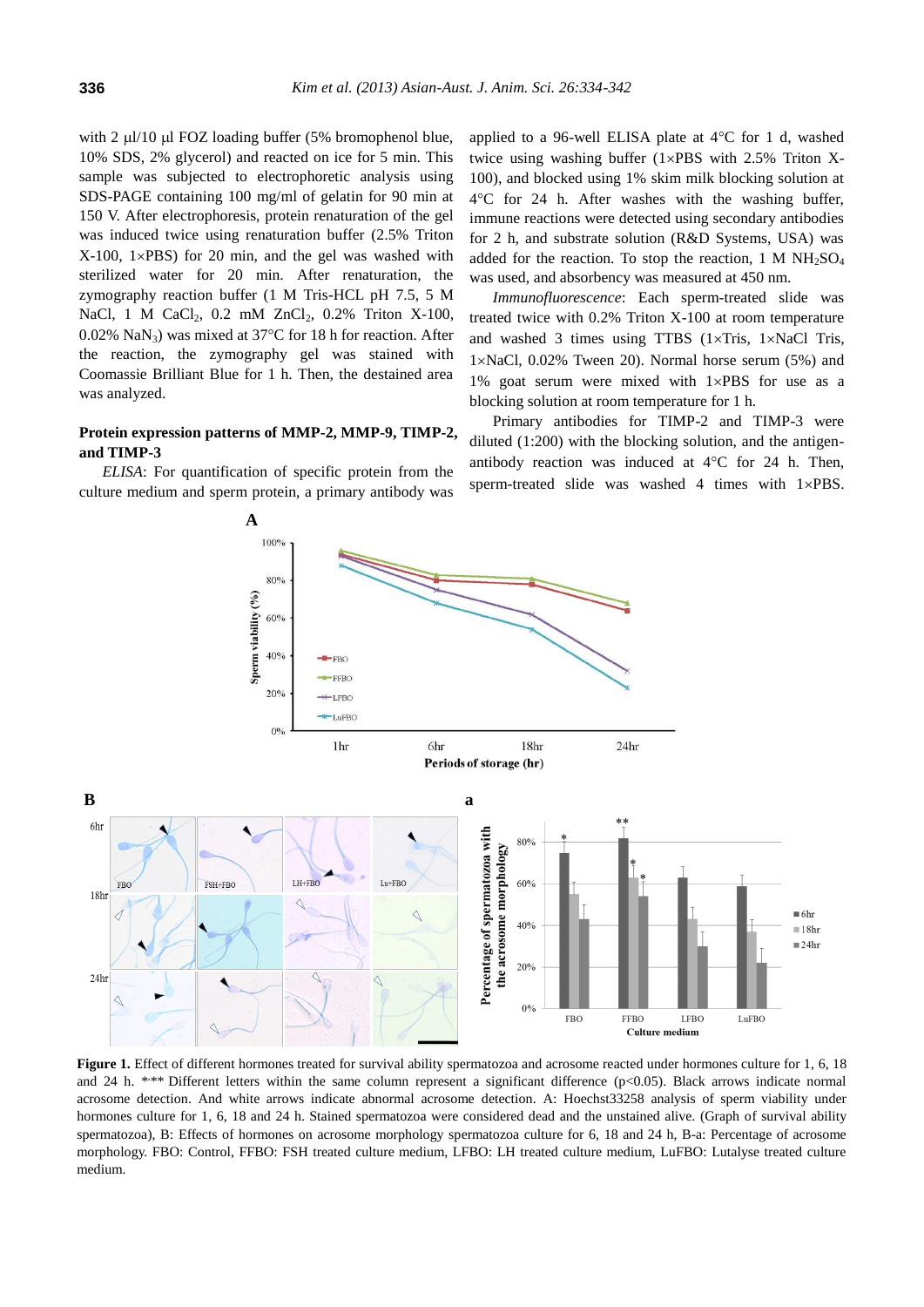Secondary antibodies Alexa-594 and Alexa-488 were applied at  $37^{\circ}$ C for 30 min and washed 3 times with  $1\times$ PBS for 5 min. The counter stain used for the nucleus and cytoplasm was Hoechst 33342. The slides were mounted using H-1000 and observed by fluorescence microscopy.

*Western blot*: Each sample containing 50 µg of protein was separated by 13% SDS-polyacrylamide gel and transferred to a PVDF membrane (Bio-Rad, CA, USA). The membrane was blocked with 5% blocking buffer overnight at  $4^{\circ}$ C. The membrane was washed once for 10 min with TBS-T buffer (0.1% v/v Tween 20, 50 mM Tris-HCl, 200 mM NaCl). The membrane was then incubated for 2 h with anti-rabbit TIMP-2,3 polyclonal antibodies (diluted 1:1,000; Abcam). After binding, the membranes were washed 3 times with  $1 \times TBS-T$  buffer for 15 min each and then incubated for 2 h with HRP-conjugated anti-goat secondary antibodies (diluted 1:5,000). The detection was carried out using the ECL detection kit (Invitrogen, NY, USA) in a dark room after a 5-min incubation. The detection reagent was drained, and the membrane was exposed to a sheet of diagnostic film in a film cassette for 1 to 30 min.

#### **Statistical analysis**

Data were subjected to *t*-test and general linear model analysis using the Statistical Analysis System (SAS Institute, version 9.4, Cary, NC, USA). Differences among treatments

were determined by using Duncan's multiple range tests. The statistical significance was established at  $p<0.05$ .

### **RESULTS**

### **Analysis of spermatozoa viability in hormonesupplemented medium**

Viabilities of spermatozoa when cultured in hormonesupplemented media are shown in Figure 1A. The viability of spermatozoa in the control medium (FBO) was 94% when cultured for 1 h, but it decreased to 80%, 78%, and 64% when cultured for 6 h, 18 h, and 24 h, respectively. A similar result was obtained in FSH-supplemented (FFBO) culture medium (96%, 83%, 81%, and 68% respectively). However, when cultured in LH-supplemented medium (LFBO) for 6 h, 18 h, and 24 h, the viabilities were 93%, 75%, 62%, and 32%, respectively, while viabilities in Lutalyse-supplemented medium (LuFBO) were 88%, 68%, 54%, and 23%, respectively. Viabilities in LuFBO decreased rapidly when cultured for more than 1 h compared with those in FBO and FFBO.

#### **Analysis of acrosome morphology**

Acrosome morphology in hormone-supplemented culture for 6, 18, and 24 h is shown in Figure 1B. The percentage of normal acrosomes when cultured in hormonesupplemented medium is shown in Figure 1B-a. In the



Figure 2. Protein profile and MMPs activity analyzed of cultured medium and bovine spermatozoa protein. A: Protein profile during FBO and hormone treatment in sperm and culture medium. A-1: Culture mediums. FBO control: (Lane 1. 1 h, Lane 2. 6 h, Lane 3. 18 h, Lane 4. 24 h), FSH treatment: (Lane 5. 1 h, Lane 6. 6 h, Lane 7. 18 h, Lane 8. 24 h), LH treatment: (Lane 9. 1 h, Lane 10. 6 h, Lane 11. 18 h, Lane 12. 24 h), Lutalyse treatment (Lane 13. 1 h, Lane 14. 6 h, Lane 15. 18 h, Lane 16. 24 h). A-2: Sperm proteins. FBO control: (Lane 1. 1 h, Lane 2. 6 h, Lane 3. 18 h, Lane 4. 24 h), FSH treatment: (Lane 5. 1 h, Lane 6. 6 h, Lane 7. 18 h, Lane 8. 24 h), LH treatment: (Lane 9. 1 h, Lane 10. 6 h, Lane 11. 18 h, Lane 12. 24 h), Lutalyse treatment (Lane 13. 1 h, Lane 14. 6 h, Lane 15. 18 h, Lane 16. 24 h). B: Zymograms of MMP activities in bovine sperm conditioned media collected at 1,6,18 and 24 h of culture. B-1: Non treatment group: (Lane 1. 1 h, Lane 2. 6 h, Lane 3. 18 h, Lane 4. 24 h), B-2: Activity MMP2,9 analysis during FBO & FSH treatment. FBO control: (Lane 1. 1 h, Lane 2. 6 h, Lane 3. 18 h, Lane 4. 24 h) FSH treatment: (Lane 5. 1 h, Lane 6. 6 h, Lane 7. 18 h, Lane 8. 24 h) B-3: Activity MMP2,9 analysis during LFBO and FSH treatment. LH treatment: (Lane 1. 1 h, Lane 2. 6 h, Lane 3. 18 h, Lane 4. 24 h). Lutalyse treatment: (Lane 5. 1 h, Lane 6. 6h, Lane 7. 18h, Lane 8. 24 h).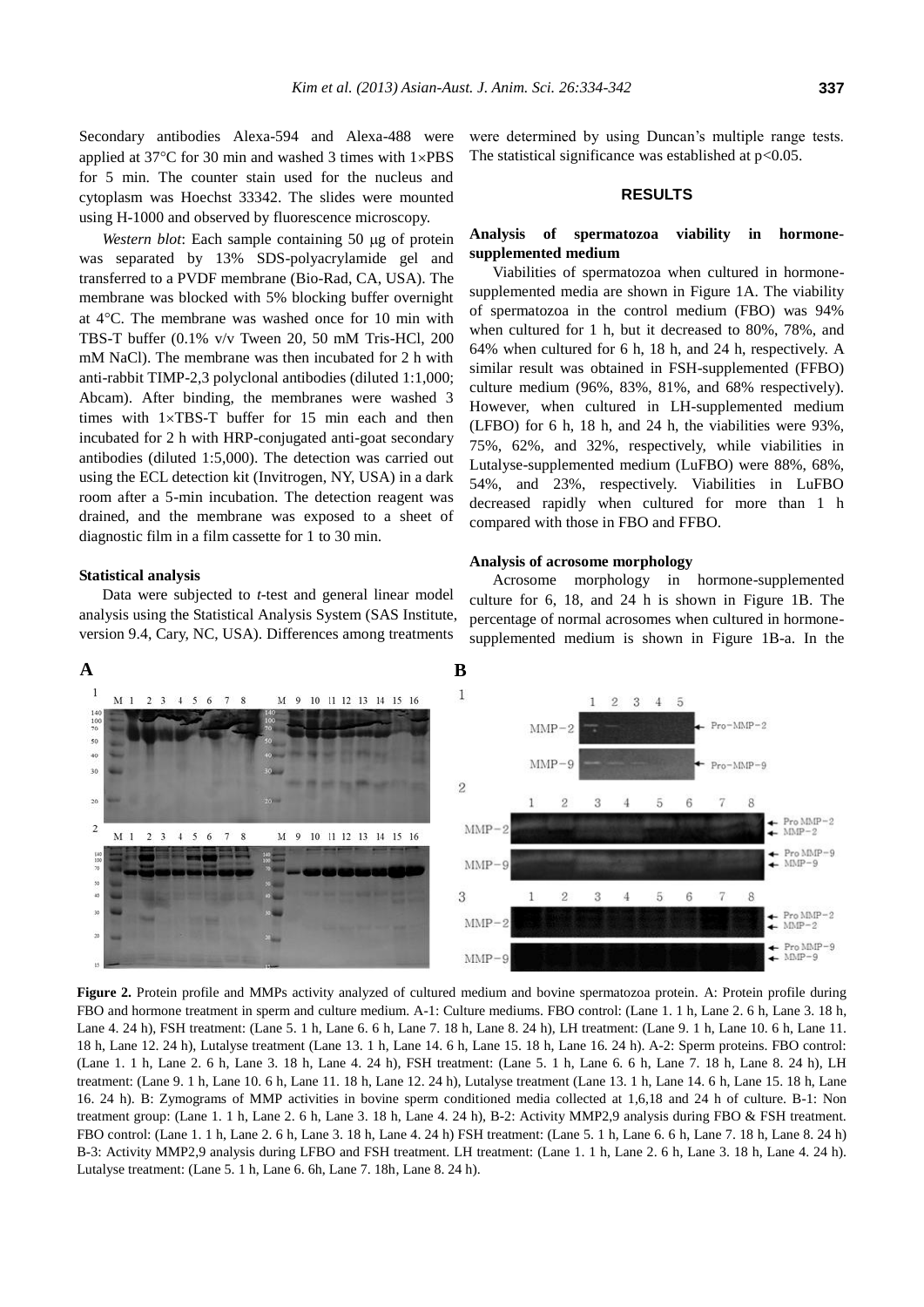

Figure 3. ELISA analysis of MMP-2, 9 and TIMP-2, 3 in bovine sperm conditioned media collected at 1, 6, 18 and 24 h of culture. Normal: FBO control, FFBO: FSH treatment, LFBO: LH treatment, LuFBO: Lutalyse treatment.

control medium, from 6 to 18 h of culture, it was 75% and 55%, while in FFBO, it was 82% and 63%; however, when cultured for 24 h, it decreased to 43% in the control and 54% in FFBO. In LH- and Lutalyse-supplemented media, most sperm cells were abnormal from 6 to 24 h of culture (in LFBO 63%, 43%, and 30%, respectively and in LuFBO 59%, 37%, and 22%, respectively). Similar results were

obtained for sperm viability. The results showed that sperm cells responded differently to hormones and sperm proteins out flowed rapidly (acrosome reaction).

### **Protein expression patterns in spermatozoa and culture medium**

Treatment-wise electrophoresis results of protein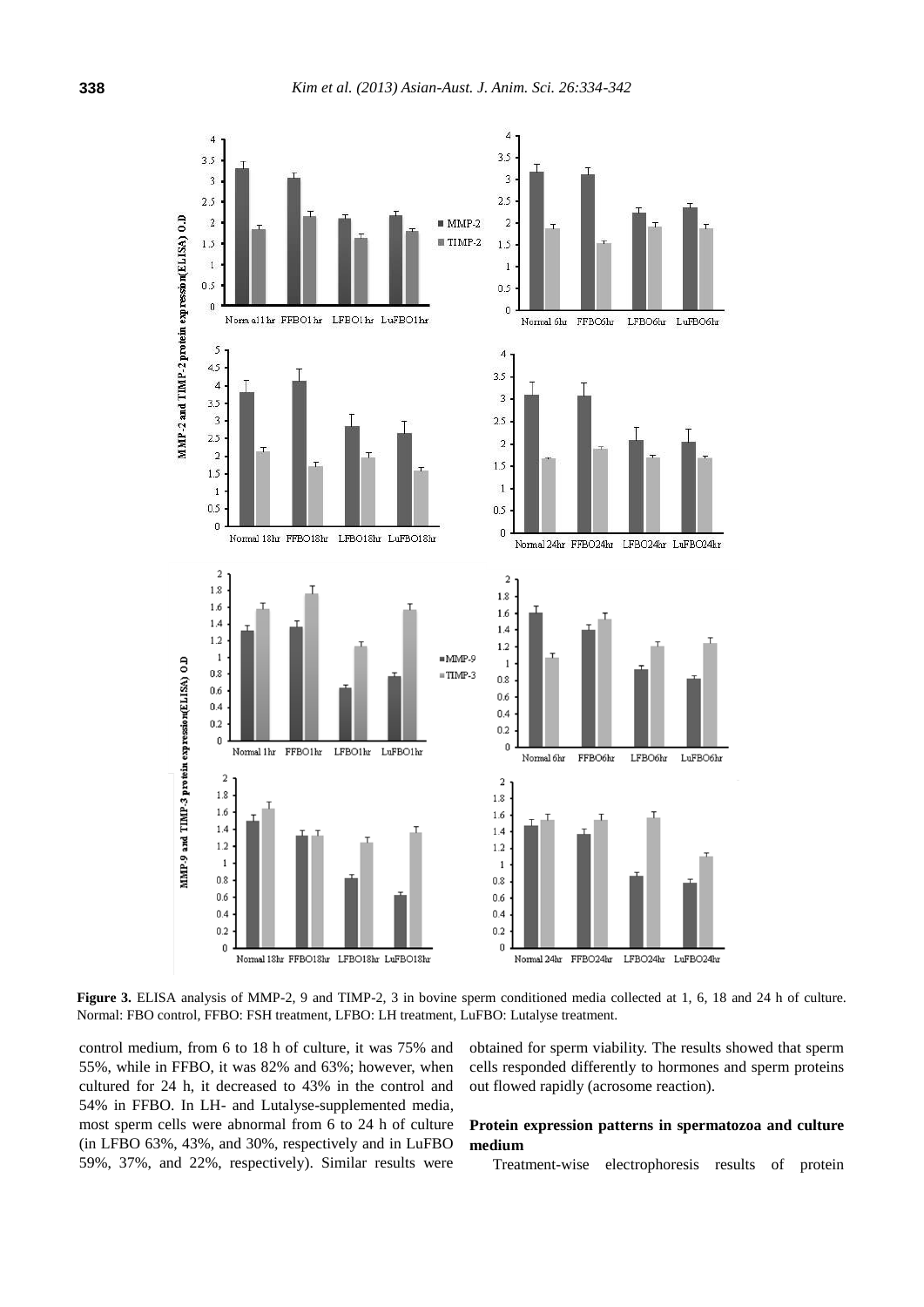expression patterns in spermatozoa and culture media are shown in Figure 3. More proteins were expressed in spermatozoa in LFBO and LuFBO than in the control and FFBO (Figure 2A-1). However, more proteins were expressed from spermatozoa in the control group and FFBO than in LFBO and LuFBO (Figure 2A-2).

#### **Zymography analysis of MMP-2 and MMP-9 activity**

Zymography results for the analysis of MMP-2 and MMP-9 activities by length of time of spermatozoa culture are shown in Figure 2B. In FBO and FFBO, the expression patterns of non-activated pro-MMP-2 and pro-MMP-9 did not differ by culture time, but after 1 h of culture, only the non-activated pro-MMP was expressed (Figure 2B-2), while active MMP-2 and MMP-9 were expressed from 6 h of culture and strongly expressed after 18 and 24 h of culture. However, pro-MMPs and MMPs were not expressed in LFBO and LuFBO (Figure 2B-3).

#### **Expression of MMP-2, 9 and TIMP-2, 3 proteins**

The results for MMP-2 and MMP-9 activity and protein expression patterns of TIMP-2 and TIMP-3 are shown in Figure 3. MMP-2 expression was higher in the control and in FFBO than in LFBO and LuFBO. It was consistently expressed from 6 to 18 h of culture.

In all treatments, MMP-2 was expressed the most at 18 h, and the highest expression was found in FFBO compared to other treatments. A similar trend was noted in the expression of TIMP-2, but the expression rate was relatively lower than that of MMP-2. In all treatments, TIMP-3 expression was higher than MMP-9 expression. In the control and in FFBO, MMP-9 expression was the same. Maximum expression was during 1 h of culture. It decreased by 6 h and increased again after 24 h. In the treatments of LFBO and LuFBO, MMP-9 was expressed at a lower level during the entire culture, but the expression rate of TIMP-3 increased gradually. Overall, MMP-2 expression was higher than MMP-9 expression, while expression of TIMP-2 was lower than that of TIMP-3.

### **Patterns and localization of TIMP-2 and TIMP-3 expressions in spermatozoa**

The patterns and localization of TIMP-2 and TIMP-3 expression in spermatozoa by different treatments and by culture time are shown in Figure 4. The expression of TIMP-2 and TIMP-3, the inhibitors of MMP-2 and MMP-9, was distinguished in the head of spermatozoa and was not detected in other areas, indicating that TIMP-2 and TIMP-3 are expressed in the sperm head (Figure 4A). The expression of TIMP-2 in spermatozoa protein was similar to that in the culture medium, and it was expressed more in FBO and FFBO than in LFBO and LuFBO.

In FBO and FFBO, the expression was distinguished in

the head of the spermatozoa, while it was not detected at all in LFBO and LuFBO. After 18 h of culture, it decreased drastically in FBO. A weak expression was noted in LFBO, which decreased after 18 h of culture (Figure 4B). In FFBO, TIMP-2 was continuously expressed from 6 to 24 h of culture but was not detected in LuFBO (Figure 4C-1).

The TIMP-3 expression pattern was similar to that in culture media: TIMP-3 expression was higher in FBO and FFBO. In LFBO, the TIMP-3 expression rate was higher than that in other culture media. However, in LuFBO, TIMP-3 expression was higher in culture media than in spermatozoa. When comparing expression rates by hormonal treatments, TIMP-3 expression was higher in FBO and FFBO than in LFBO and LuFBO (Figure 4B).

The same trend was noted in immunofluorescence analysis as with the protein expression, but in FBO, FFBO, and LFBO, the expression of TIMP-3 was distinguished in the head of spermatozoa. However, in LuFBO, protein expression was observed after 18 h of culture but not at 6 h and 24 h of culture. The expression of TIMP-3 in FBO, FFBO, and LFBO was the lowest at 18 h of culture and the highest at 6 h and 24 h of culture. In LuFBO, there was no TIMP-3 expression at 6 h and 24 h of culture, and weak expression was noted at 18 h of culture (Figure 4C-2).

#### **DISCUSSION**

During spermatogenesis, specific protein-degrading enzymes used for fertilization are added to the acrosomal membrane of spermatozoa in the epididymis (Barrett et al., 1998). Sperm capacitation is enhanced by the uterine environment and hormones, which completes the acrosome reaction (Phelps et al., 1990; Suarez, 2008). In this study, we analyzed the viability of spermatozoa cultured with hormones. The viability of spermatozoa in the FFBO culture medium was 96% when cultured for 1 h, but it decreased to 83%, 81%, and 68% when cultured for 6 h, 18 h, and 24 h, respectively. However, when cultured in LHsupplemented medium (LFBO) for 6 h, 18 h, and 24 h viabilities were 93%, 75%, 62%, and 32%, respectively, while viabilities in LuFBO were 88%, 68%, 54%, and 23%, respectively. The pattern of normal acrosome morphology was the same as the viability pattern of spermatozoa. These results suggest that hormones play a role in maintaining normal acrosomal morphology and spermatozoa viability.

Sperm physiological and capacitation processes are completed through the renaturation of cell membranes caused by the interaction of several proteinases, inhibitors, and hormones (Barrett et al., 1998; Mruk et al., 1997, 2003; Wong et al., 2000; Chung et al., 2001). MMP-2, MMP-9, TIMP-2, and TIMP-3 have important roles in cell remodeling processes in the male reproductive system (Ray et al., 1994; Robinson et al., 2001). MMPs facilitate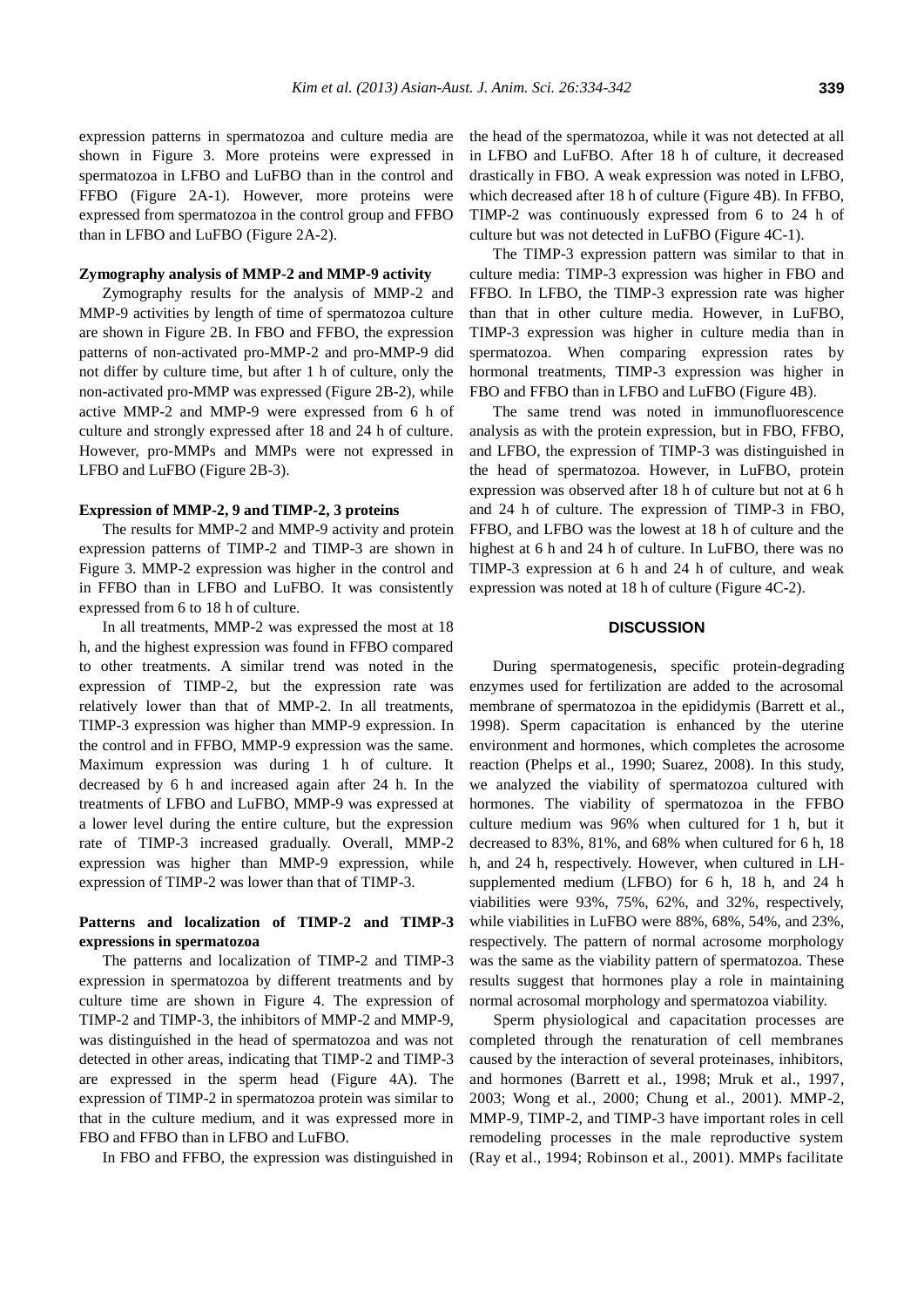

**Figure 4.** Expression and localization of TIMP-2,3 protein in bovine sperm. White arrows indicate aTIMP-2 and 3 protein detection. A: Immuno-localization of TIMP-2,3 protein in spermatozoa. A-1: TIMP-2, A-2: TIMP-3. B: Western-blot of TIMP-2, 3. C: Immunofluorescence for TIMP-3 localization in sperm. C-1: TIMP-2, C-2: TIMP-3.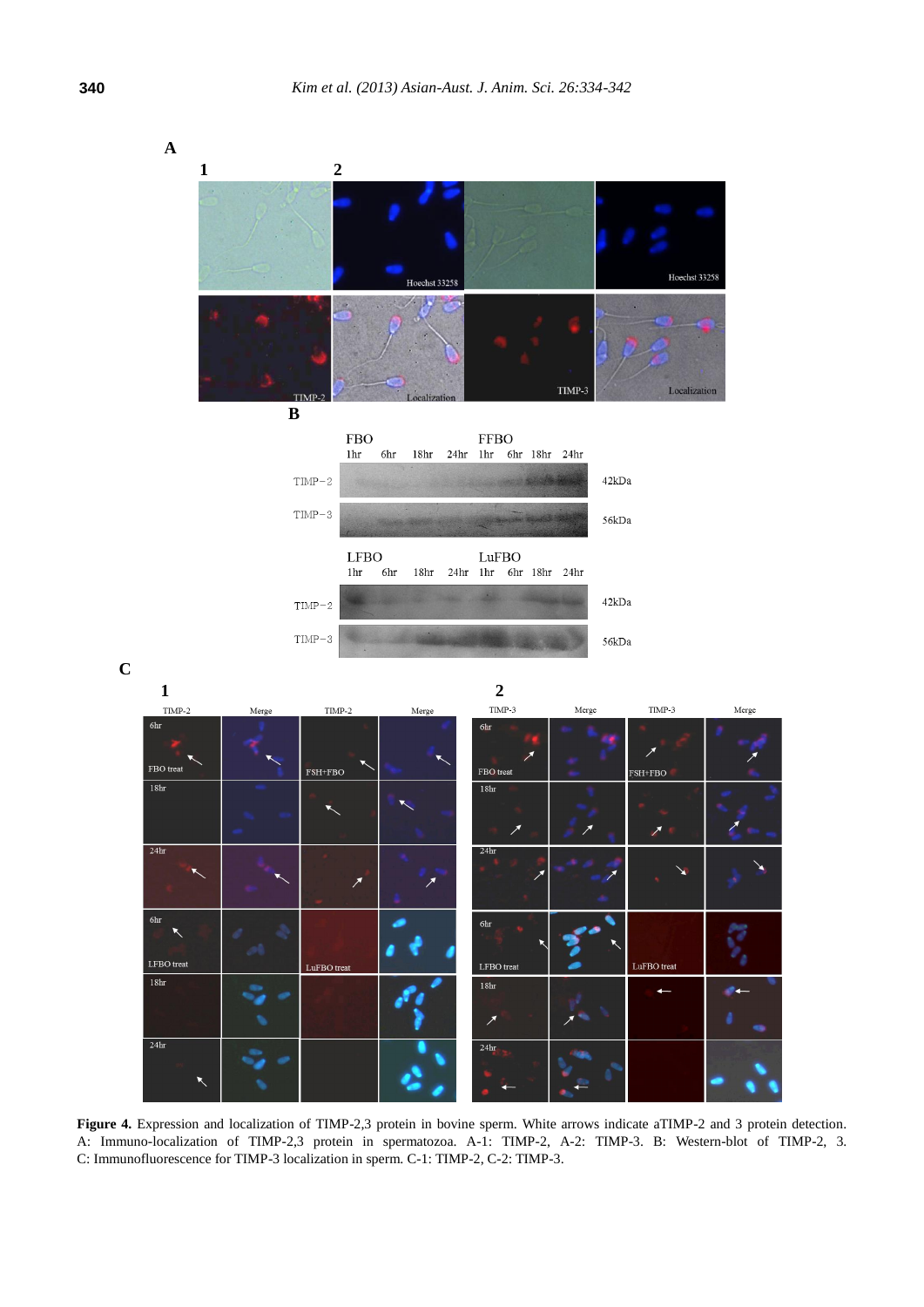proteolytic activity of cellular substrates, and during spermatogenesis, they have roles in the reconstruction of cellular morphology (Breitbart, 2004). Sang et al. (1990) reported that in rat Sertoli cell cultures, MMP-2 was detected and was suspected to contribute to the remodeling of the basement membrane during the development of seminiferous tubules and in the release of differentiating germ cells from the basal lamina. MMPs are suggested to be involved in the FSH-induced changes in Sertoli cells (Longin et al., 2001, 2002; Slongo et al., 2002). The results of our experiment observed that the protein expression patterns of MMP-2, MMP-9, TIMP-2, and TIMP-3 differed when FSH, LH, and Lutalyse were added, which signifies that hormones affect the expression of these 4 proteins. The effects of hormones on normal acrosomal morphology and protein expression patterns varied based on the type of hormone added and the time of culture, demonstrating the differences in MMP activation (Siu et al., 2004; Xia, et al., 2007, 2009).

The results of our experiment showed the uniform expression of MMP-2 and MMP-9, as observed when FSH was added. Distinct expression of TIMP-2 and TIMP-3 was also identified. The appearance of MMP-2 and MMP-9 was more activated in the sperm culture medium, while TIMP-2 and TIMP-3 were expressed less in the sperm proteins. We also observed that when LH and Lutalyse were added to the medium, MMP-2, MMP-9, TIMP-2, and TIMP-3 expressions were low, sperm cell morphology was abnormal, and sperm viability was low. This signifies that capacitation and proteinase processes of spermatozoa are affected by hormones. Our results are in concordance with the results of Longin et al. (2001, 2002) and Slongo et al. (2002) that FSH might have an effect on spermatozoa and induce MMP activation. We also observed that LH and Lutalyse have less effect on the successful activation of MMPs compared to FSH.

In conclusion, our results showed that during sperm capacitation, the expression patterns of MMPs and TIMPs vary according to culture time and the kind of hormones added to the culture media, suggesting that this has an important role in the fertilization processes.

### **ACKNOWLEDGEMENTS**

This work was supported by a grant from the Next-Generation BioGreen 21 Program (No. PJ008028), Rural Development Administration, Korea.

### **REFERENCES**

- Barrett, A. J., N. D. Rowlings and J. F. Woessner. 1998. Handbook of Proteolytic Enzymes. Academic Press, London, UK.
- Brackett, B. G. and G. Oliphant. 1975. Capacitation of rabbit spermatozoa *in vitro*. Biol. Reprod. 12:260-274.
- Breitbart, H. 2004. Intracellular calcium regulation in sperm capacitation and acrosomal reaction. Mol. Cell Endocrinol. 187:139-144.
- Chang, M. C. 1951. Fertilizing capacity of spermatozoa deposited into the fallopian tubes. Nature 168:697-698.
- Chung, N. P. and C. Y. Cheng. 2001. Is cadmium chloride-induced inter-Sertoli tight junction permeability barrier disruption a suitable *in vitro* model to study the events of junction disassembly during spermatogenesis in the rat testis. Endocrinology 142:1878-1888.
- de Leeuw, A. M., J. H. den Daas and H. Woelders. 1991. The fix vital stain method. Simultaneous determination of viability and acrosomal status of bovine spermatozoa. J. Androl. 12:112-118.
- Frayne, J., J. A. Jury, H. L. Barker, A. C. Perry, R. Jones and L. Hall. 1998. Macaque MDC family of proteins: sequence analysis, tissue distribution and processing in the male reproductive tract. Mol. Hum. Reprod. 4:429-437.
- Gunnarsson, M., I. Lecander and P. A. Abrahamsson. 1999. Factors of the plasminogen activator system in human testis. as demonstrated by *in-situ* hybridization and immunohistochemistry. Mol. Hum. Reprod. 5:934-940.
- Hulboy, D. L., L. A. Rudolph and L. M. Matrisian. 1997. Matrix metalloproteinases as mediators of reproductive function. Mol. Hum. Reprod. 3:27-45.
- Kohno, N., K. Yamagata, S. Yamada, S. Kashiwabara, Y. Sakai and T. Baba. 1998. Two novel testicular serine proteases, TESP1 and TESP2, are present in the mouse sperm acrosome. Biochem. Biophys. Res. Commun. 245:658-665.
- Longin, J., P. Guillaumot, M. A. Chauvin, A. M. Morera and B. B. Le Magueresse. 2001. MT1-MMP in rat testicular development and the control of Sertoli cell proMMP-2 activation. J. Cell. Sci. 114:2125-2134.
- Longin, J. and B. B. Le Magueressei. 2002. Evidence that MMP-2 and TIMP-2 are at play in the FSH-induced changes in Sertoli cells. Mol. Cell Endocrinol. 189:25-35.
- Siu, M. K. and C. Y. Cheng. 2004. Interactions of proteases, protease inhibitors, and the beta1 integrin/laminin gamma3 protein complex in the regulation of ectoplasmic specialization dynamics in the rat testis. Biol. Reprod. 70:945-964.
- Mruk, D. D., M. K. Siu, A. M. Conway, N. P. Lee, A. S. Lau and C. Y. Cheng. 2003. Role of tissue inhibitor of metallo proteases-1 in junction dynamics in the testis. J. Androl. 24:510-523.
- Mruk, D., L. J. Zhu, B. Silvestrini, W. M. Lee and C. Y. Cheng. 1997. Interactions of proteases and protease inhibitors in Sertoli-germ cell co-cultures preceding the formation of specialized Sertoli-germ cell junctions *in vitro*. J. Androl. 18:612-622.
- Phelps, B. M., D. E. Koppel, P. Primakoff and D. G. Myles. 1990. Evidence that proteolysis of the surface is an initial step in the mechanism of formation of sperm cell surface domains. J. Cell Biol. 111:1839-1847.
- Ray, J. M. and W. G. Stetler-Stevenson. 1994. The role of matrix metalloproteases and their inhibitors in tumour invasion, metastasis and angiogenesis. Eur. Respir. J. 7:2062-2072.
- Robinson, L. L., N. A. Sznajder, S. C. Riley and R. A. Anderson. 2001. Matrix metallo-proteinases and tissue inhibitors of metalloproteinases in human fetal testis and ovary. Mol. Hum. Reprod. 7:641-648.
- Salamonsen, L. A. and D. E. Woolley. 1996. Matrix